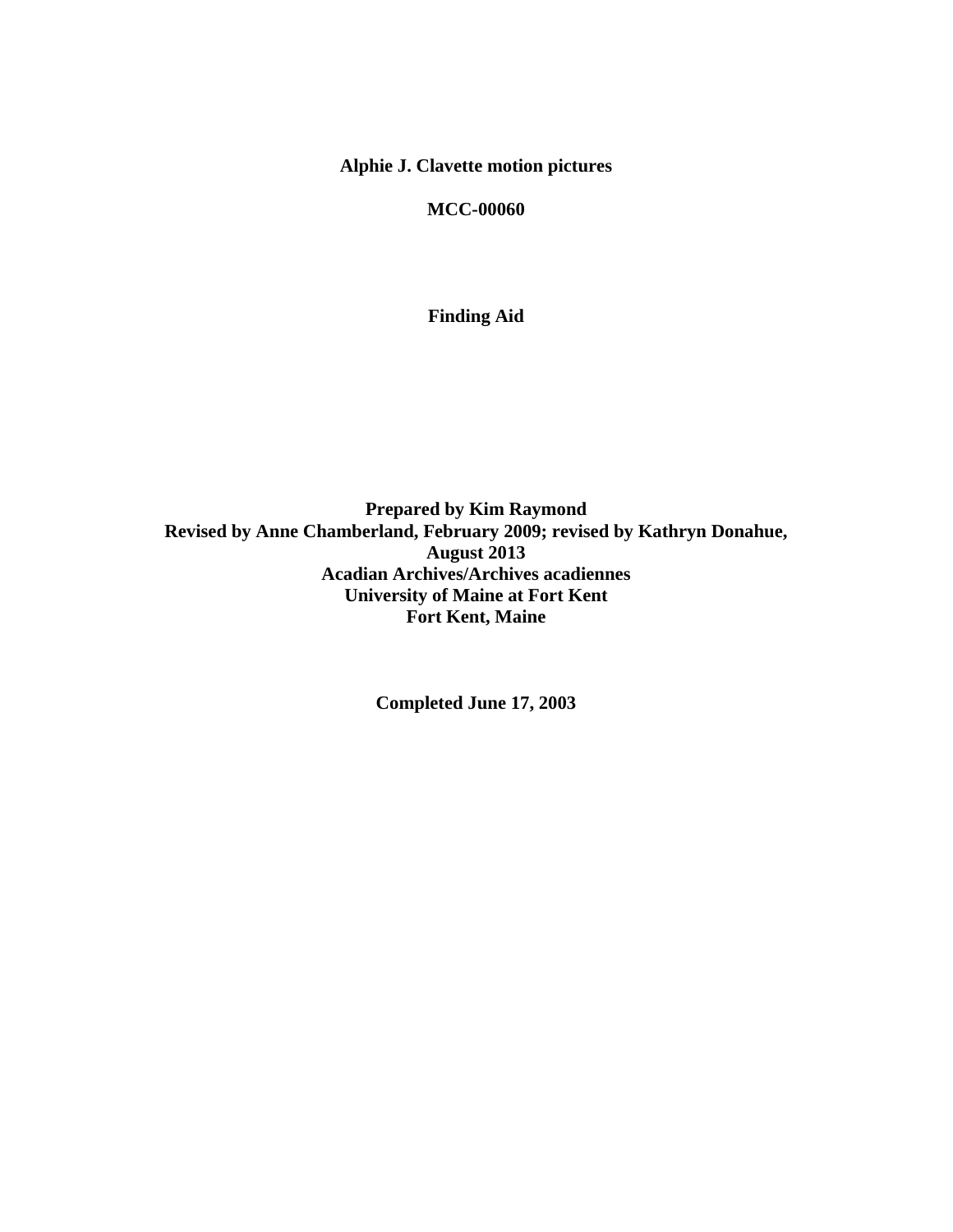#### **Alphie J. Clavette motion pictures**

#### **SUMMARY INFORMATION**

*Collection Title:* Alphie J. Clavette motion pictures

*Citation:* Alphie J. Clavette motion pictures, MCC-00060, Acadian Archives/Archives acadiennes, University of Maine at Fort Kent.

| Accession Number: MCC:92-00060 | <i>Shelf List Numbers:</i> $SV-60$ (1/2 & 2/2) |                      |
|--------------------------------|------------------------------------------------|----------------------|
|                                |                                                | AV-60 $(1/2 \& 2/2)$ |

*Provenance:* Submitted for a course with Roger Paradis at the University of Maine at Fort Kent in Fall 1986. Brought to the Acadian Archives/Archive acadiennes by Prof. Paradis in March 1991.

*Date Range*: 1986

*Physical Characteristics/Condition:* Two VHS video cassettes: "Logging: the way it was, the way it is, and never more to be" and one "Untitled".

*Access*: There are no restrictions on this collection

*Prepared by*: Kim Raymond, June 2003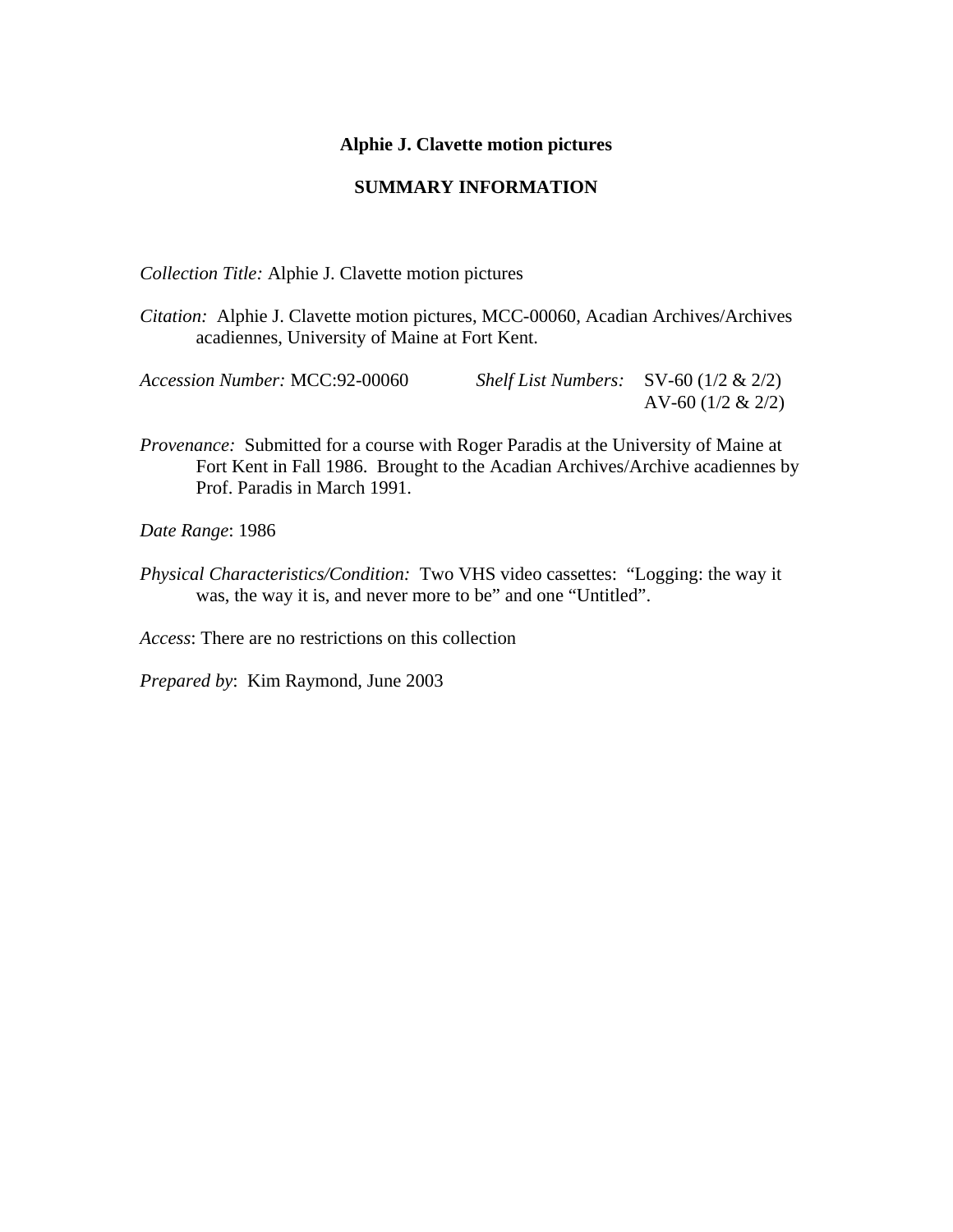# **Biographical information:**

Alphie Joseph Clavette was born on March 28, 1948 in St. David, Maine, the son of Rene and Irene Michaud Clavette. He served during the Vietnam War before graduating from the University of Maine at Fort Kent. He married Dawn Nadeau on August 12, 1977. Clavette died in St. Francis, Maine, on May 9, 1989, as the result of a car accident in Riviere-du-Loup, Québec.

### **Scope and Content Note**:

This collection includes 2 video cassettes:

 $SV-60$  (1/2): "Logging: the way it was, the way it is, and never more to be", by Alphie Clavette, containing footage of modern logging operations of Great Northern Company; demonstration of old farm tools and an interview with a former woodsman, Mr. Patrick Nadeau of St-François, New Brunswick; transfer of old movie footage of a lumber camp; demonstration of draft horses and old farm equipment by Tom Sheehan of Patten, Maine; and footage of a burned over spruce and cedar forest.

In this video, Mr. Sheehan, explains the process of harnessing a horse to get it ready to work in the woods cutting trees and hauling it back to the farm. He explains the parts of the harness: bridle, blinds, throat latch, reins, collar, back straps, yolk, center ring, side straps, grab or grab hook, wooden hames, etc. He also goes around his farm showing old farm equipment like a cultivator, an old John Deere #2 mower, horse drawn plow, old fashion rotor tiller, potato hauler, manure spreader, old Oliver horse drawn plow.

SD-60 (2/2): "Untitled", containing three oral history interviews with women born in Castonguay Settlement, Maine: Mrs. Eunice Castonguay Walker, Emily Mullins, and Mrs. Lucy Gardner. The interviews were conducted by Annie C. Dow and the camerawork was by Dawn Clavette.

First interview:

Mrs Eunice Castonguay Walker was 96 years old at the time of the interview. She was born in Castonguay Settlement (around St. Francis, Maine). She talks about school, farming, chores. She says her mother did not know how to write. Her mother would make clothing for them. They would get the mail in St. Francis. Grandmothers in the area would help deliver babies because they did not have any doctors.

Second interview done on November 14, 1986:

Mrs Emily Mullins was 91 years old at the time of the interview. She was born in Castonguay Settlement, near St. Francis, Maine. Emily never went to school. She worked in the fields, knitted, milked the 7 cows they had on the farm, card the wool from the 20 sheep on the farm. Emily had 2 children in Fort Kent, 2 others in Allagash. She lost 1